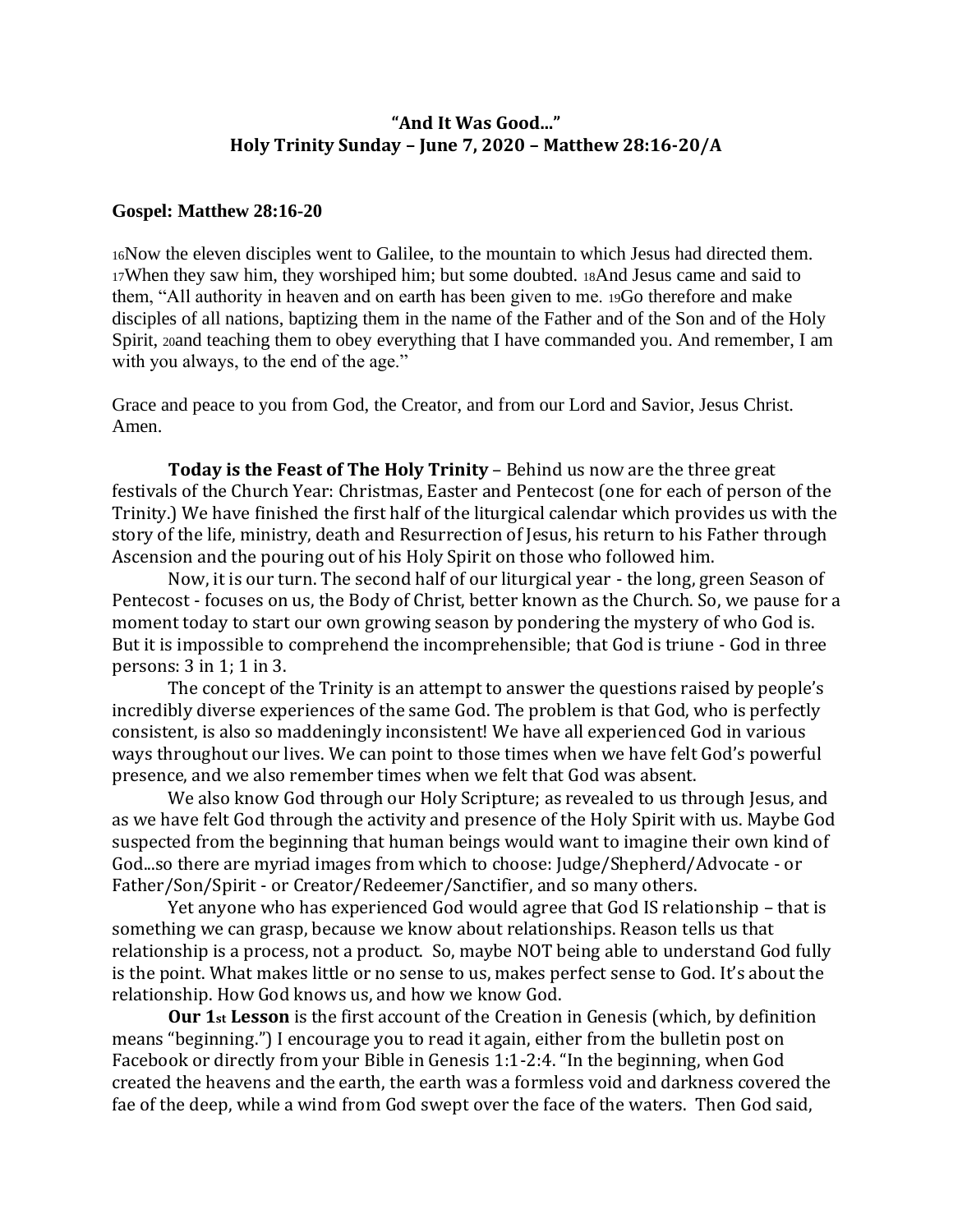'Let there be Light!' and there was light!" For 6 days God created – you know the story – but at the end of each day's work comes the phrase: And God saw that it was good... (and there was evening and there was morning, Day 1-5.) Over and over and over – it was good. Until Day 6 when all was as God had created it and was indeed *very good.*

Then God invited us into this amazing world, and the garden received its first visitors. Human beings who were "lovely," simply because God loved them. And it was good. Hold on to *that* thought, "and it was good," as we launch into a summer of pondering, "how can I grow in faith and trust in this relationship with my Creator?"

This is how followers of Jesus learned to love God, to bring light into darkness and to bind up the broken, and the broken hearted. Our Gospel today includes what is known as *The Great Commission,* about how Jesus sent his followers into the world equipped to do his work. It comes at the very end of the Gospel of Matthew, immediately following Easter morning: the women have come to the tomb, encountered an angel (and the risen Jesus!) who has told them to go and tell the disciples that He is Risen! and to meet him in Galilee. Today's reading follows: The 11 have done as the women instructed – gone to Galilee, to the mountain Jesus had chosen where they would all be reunited. And when they saw him, they fell to their knees and worshipped him. But – as v. 17 says clearly – some doubted. Even after all they have seen, all they have feared, all they have experienced...even as they worship the Risen Christ – some doubted.

But did you notice, Jesus doesn't seem to be worried about that at all! He reminds them that he has universal authority to give them their task until he comes at the end of the age. That task forms an underlying Mission Statement for every church's reason to exist: (my translation from the Greek) "Go, disciple everyone (*panta 'o ethnos;*) ALL the people from every place in the world. Enfold them in the waters of baptism and in the name of the Trinity, and teach them to observe everything that I have given into your charge. Don't forget, I AM with you always...forever and ever and ever." Ok. Now, Go...disciple, baptize, teach...you have the authority of God! But how do we start? What exactly are we to DO? Well, even the disciples found ways to share the gospel – which for us modern Christians has become quite a slippery and unique exercise. Here's an example from our congregation:

Our Youth Director, Megan, and the middle schoolers have been connecting virtually through the Group Me app. They play games, have conversations, take surveys, share challenges and pictures. But the other day Megan told me she was struggling to define her boundary as a youth director. She wanted to know, what she can and cannot discuss with the youth. What prompted this was their weekly Poll, which revealed that many of them are having a hard time understanding the news (local and national) and the majority said they are struggling and don't know how to feel. OK, Advent adults. How do we share the gospel truth of just how much God loves them, especially in their times of uncertainty? How can we all open up our relationships and help set a context for them that is consistent with our faith, even when we might be struggling as well? Can we show them God's loving arms?

We have entered into a fertile time in the past week, a time of Protest – hundreds of thousands of people around the world are protesting police brutality in general and the killing of George Floyd in particular - setting aside their concerns about global pandemics and asking for justice. It may look a lot like protest – but it sounds a lot like prophesy. Prophets, you may recall were those who were set apart and called by God to speak truth to power, a phrase first used by the Quakers and taken up now not only by those who have been oppressed for hundreds of years, but those who stand with them as advocates.